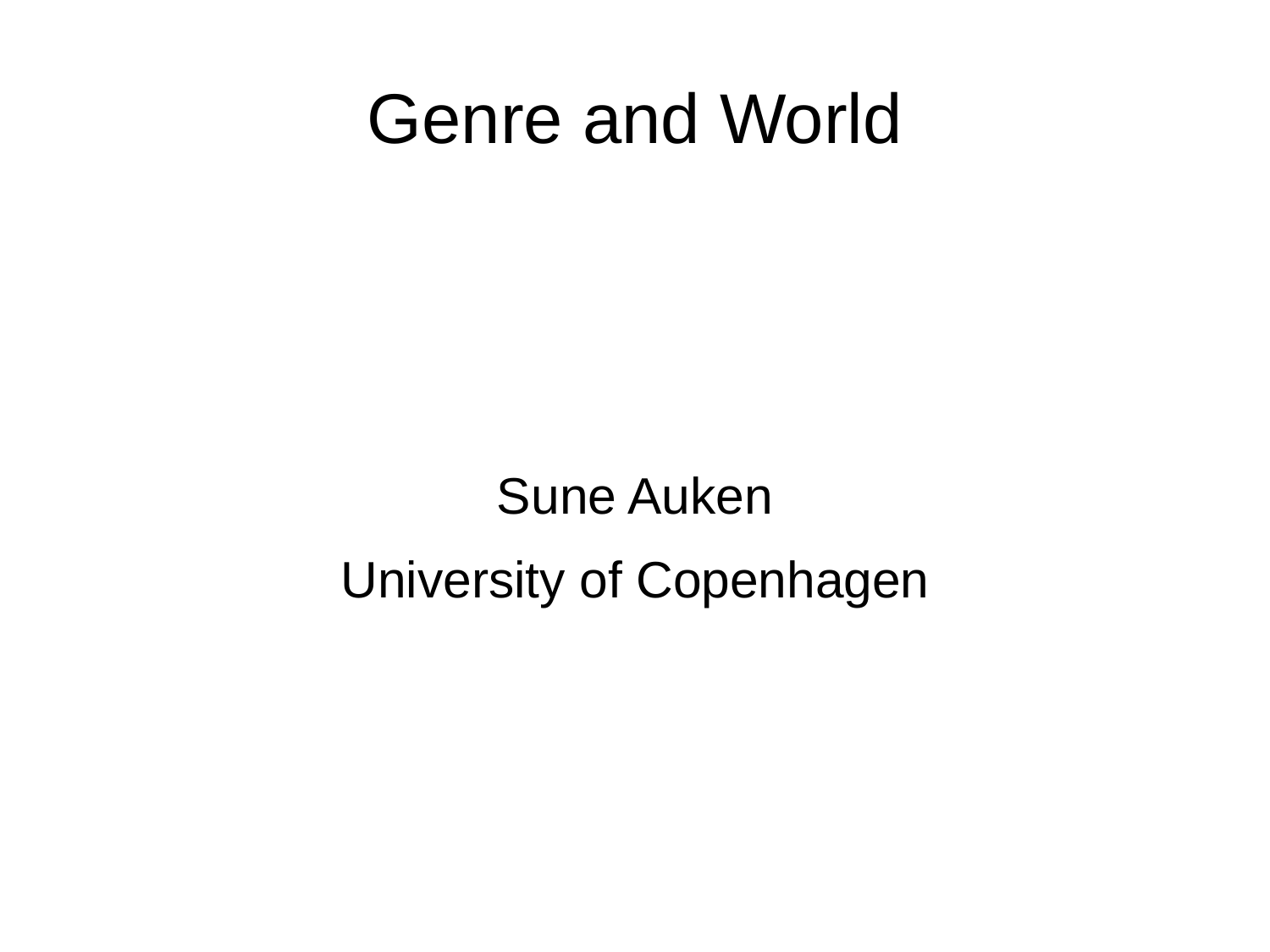# The point

- . Worlds come in kinds
- . All worlds are genred
- . This has important influence on how we create and interpret worlds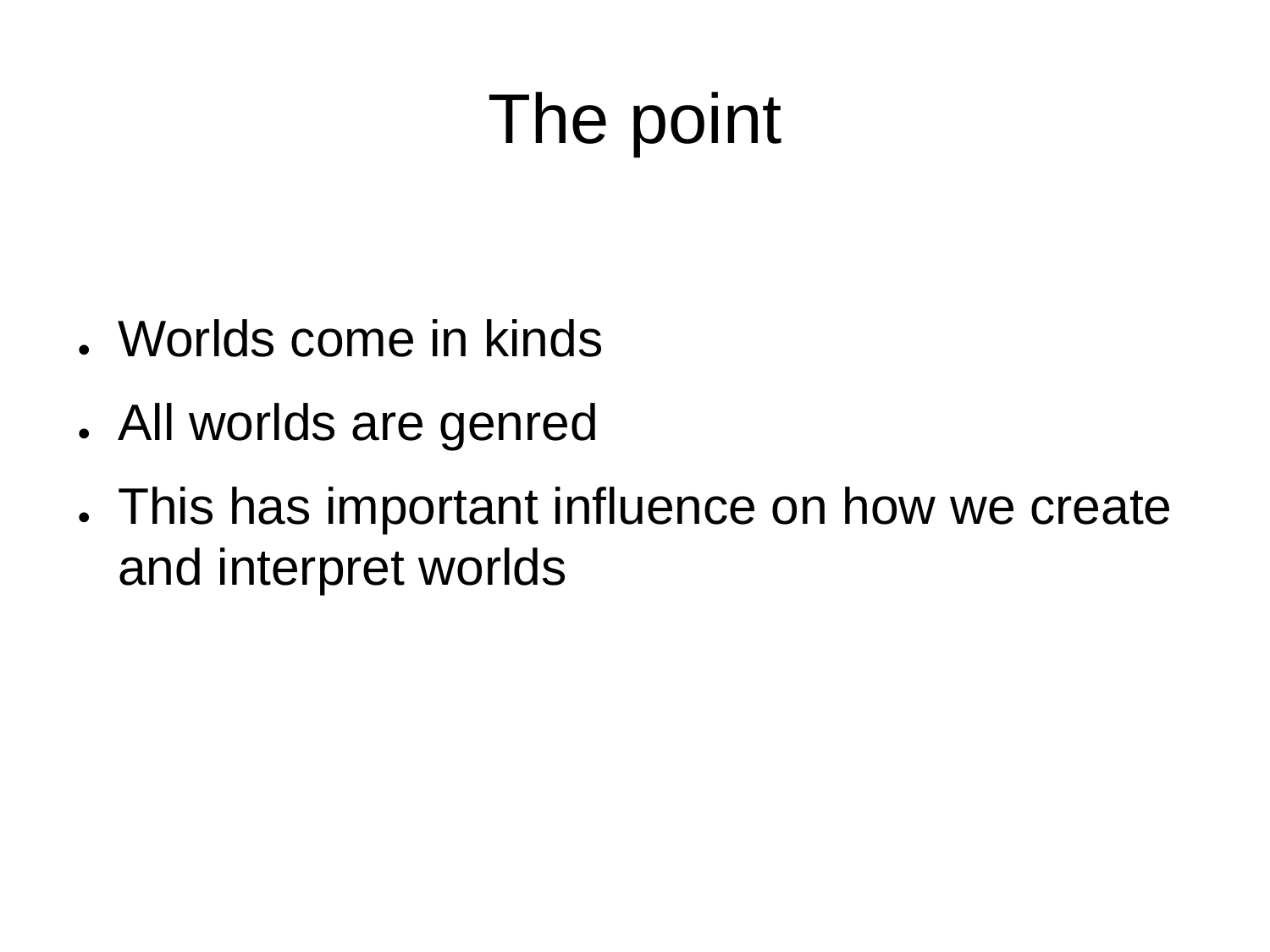### Margaret Atwood

What I mean by "science fiction" is those books that descend from H. G. Wells´s *The War of the Worlds*, which treats of an invasion by tentacled Martians shot to Earth in metal cannisters–things that could not possibly happen–whereas, for me, "speculative fiction" means plots that descend from Jules Verne´s books about submarines and balloon travel and such– things that really could happen but just hadn´t completely happened when the authors wrote the books.

(Margaret Atwood (2011): *In Other Worlds*. New York: Random House. 6)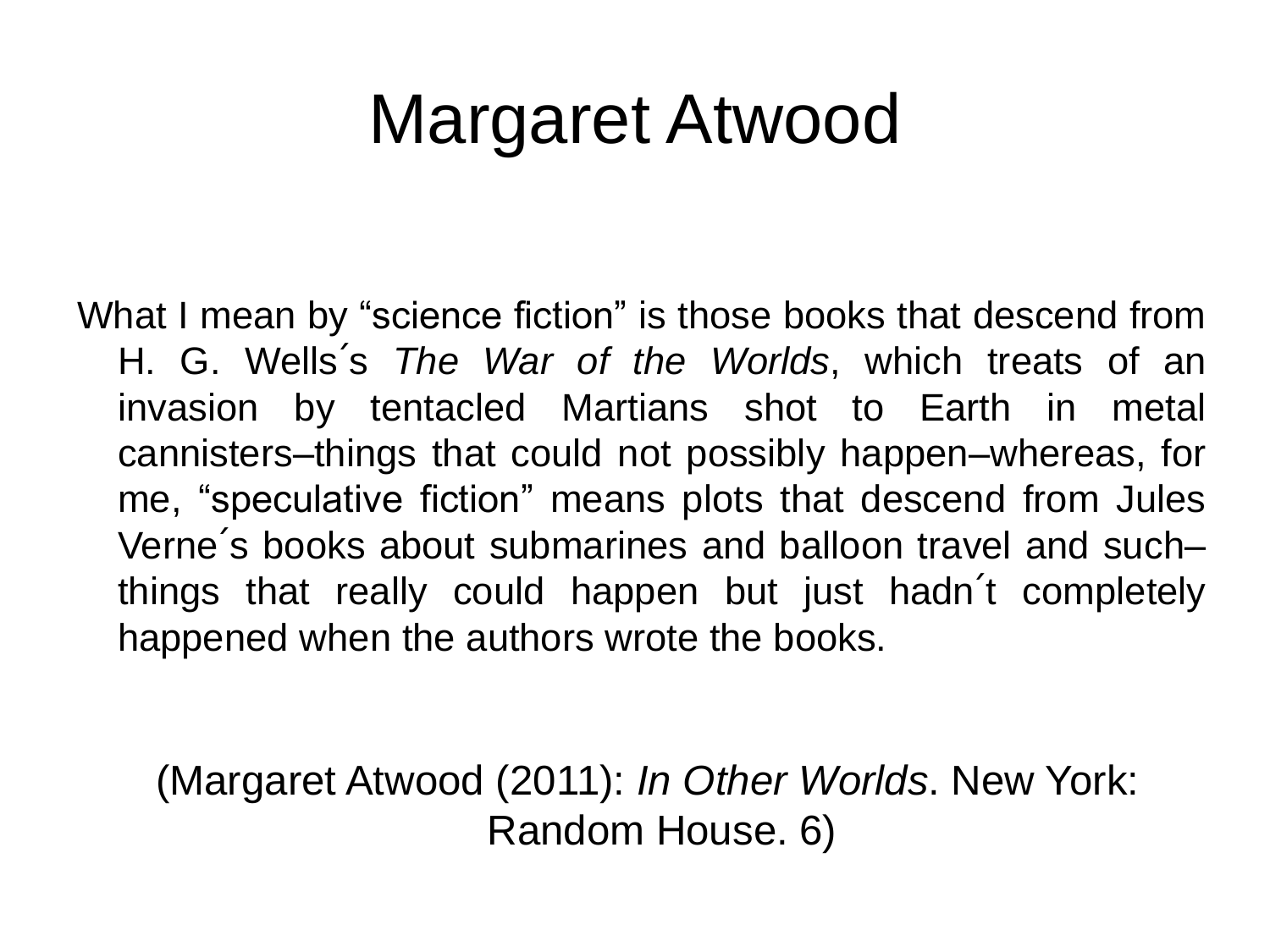#### Peter Seitel

A genre presents a social world or a partial view of one that includes configurations of time and space, notions of causality and human motivation, and ethical and aesthetic values. Genres are storehouses of cultural knowledge and possibility. They support the creation of works and guide the way an audience envisions and interprets them. The idea of generic worlds directs a genre-savvy critic to the dimensions of these collective representations—including time, space, categories of actors and settings, causality, and motivation and the interpretation they call for.

(Peter Seitel (2003): "Theorizing Genres--Interpreting Works". *New* 

*Literary History*. 2003. 279.)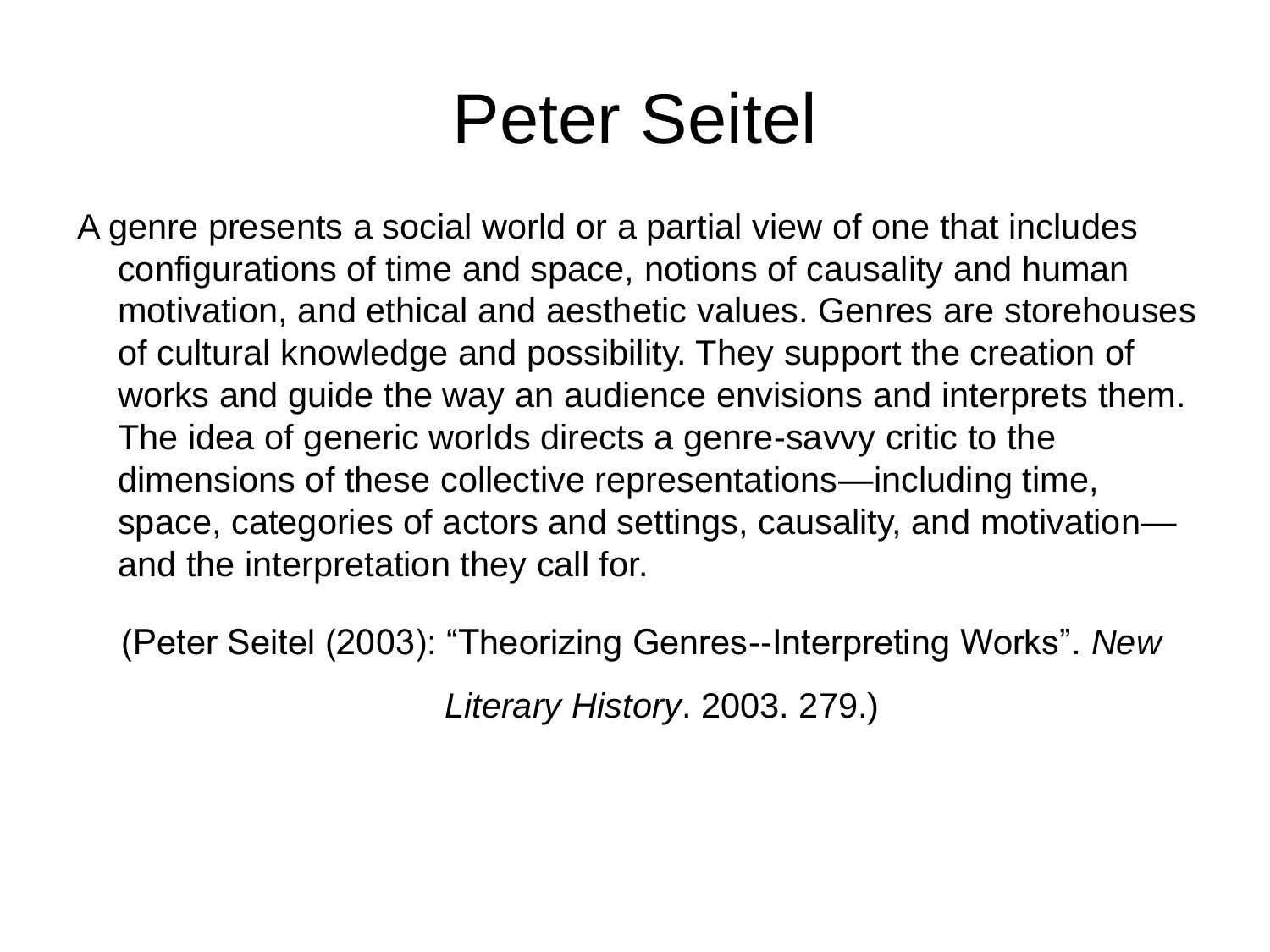### Atwood – again

[...] hearing a bush speak, especially in such a portentous manner, is not something a Jane Austen heroine would be likely to experience. Such an event might happen in an Ann Radcliffe gothic shocker, but only if there were a sinister count hidden inside the bush. It could happen easily in a fairy tale, however, or a "fable", something like *Alice in Wonderland*, or in a Greek myth at the point at which some hapless maiden is being transformed into a sapling or other item of vegetation by a god. And it could happen effortlessly on Planet X.

(Margaret Atwood (2011): *In Other Worlds*. New York: Random House. 44f.)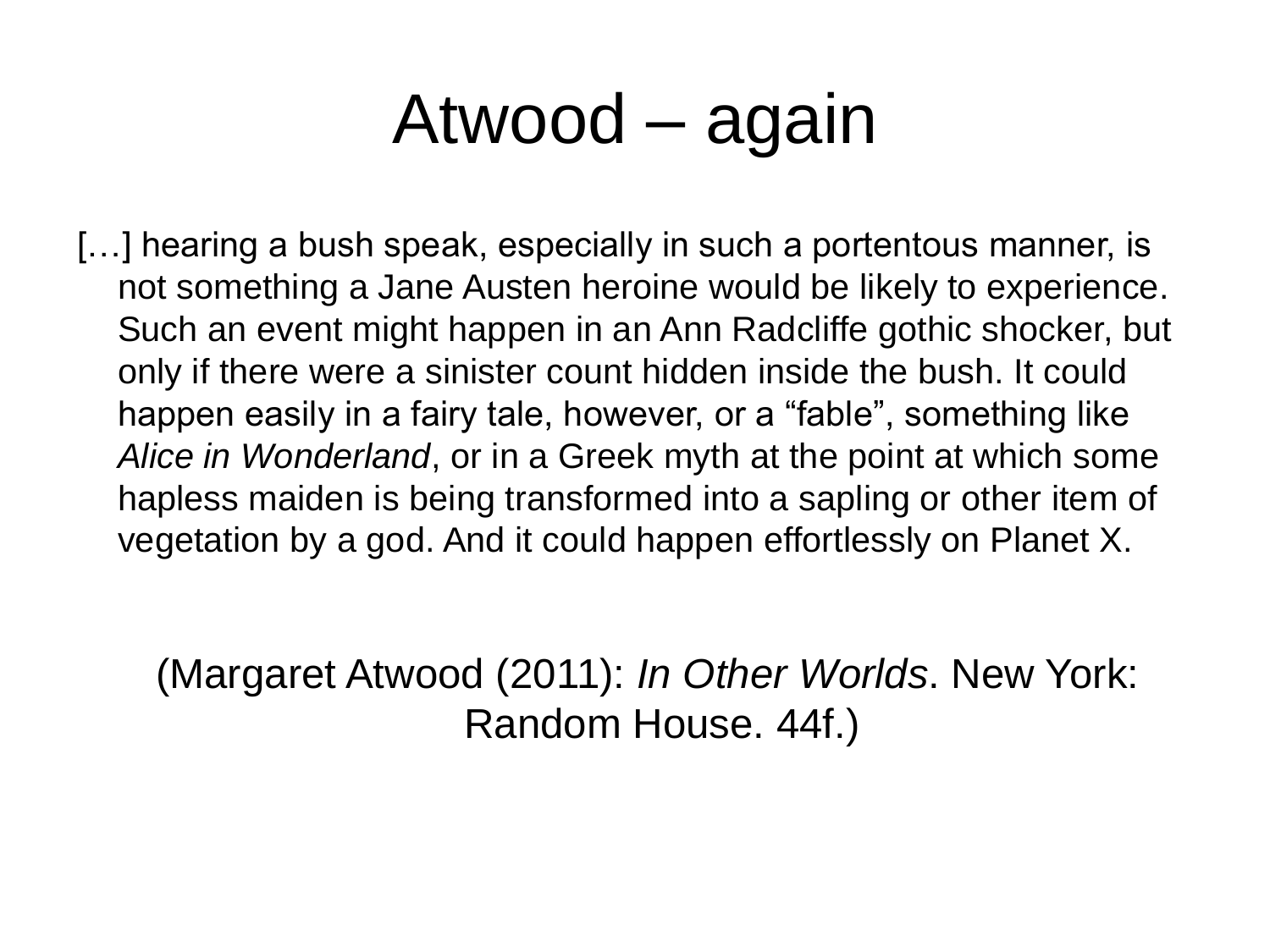### The Disquieting Duckling

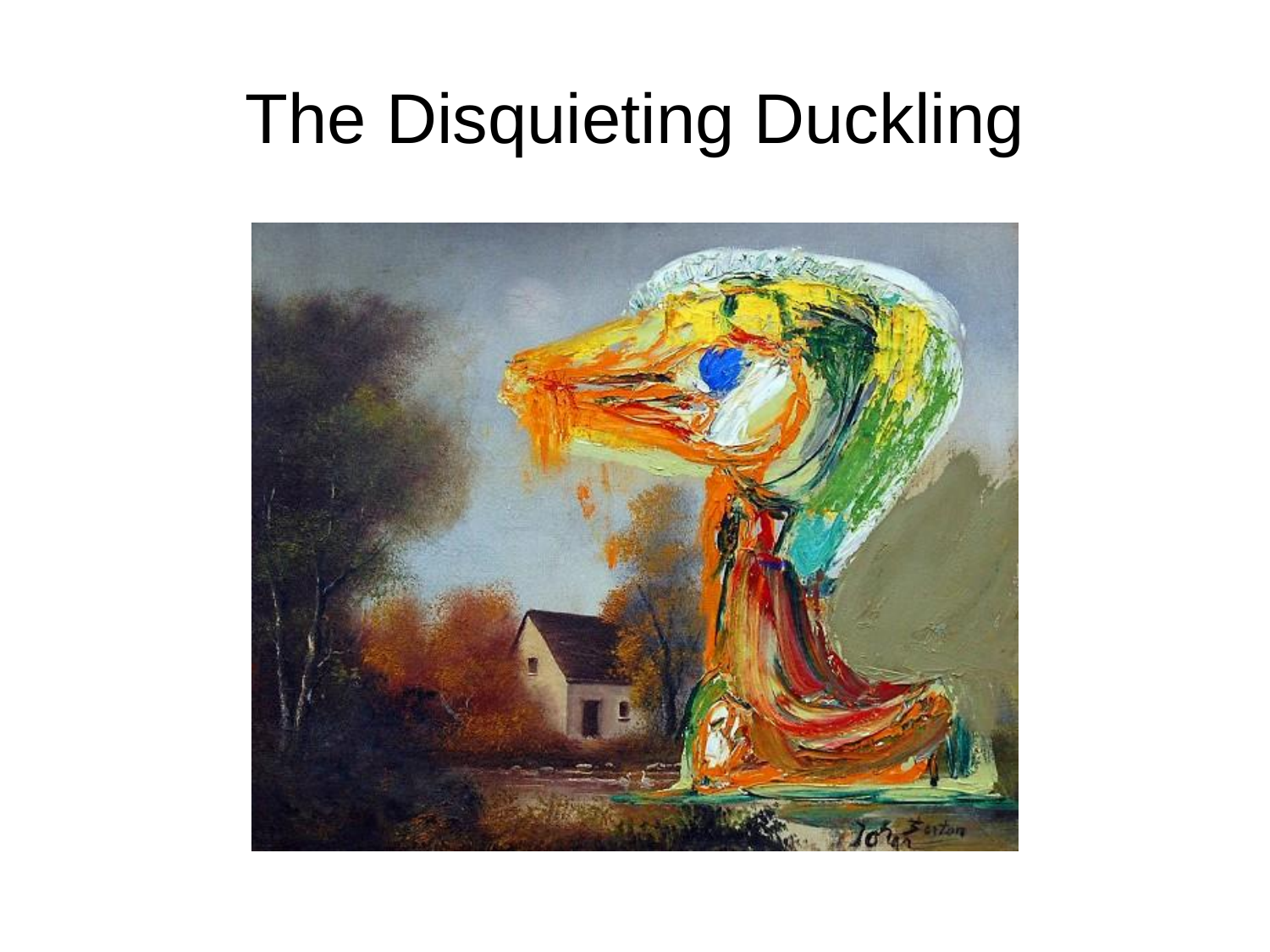#### Atwood – same s...

[...] hearing a bush speak, especially in such a portentous manner, is not something a Jane Austen heroine would be likely to experience. Such an event might happen in an Ann Radcliffe gothic shocker, but only if there were a sinister count hidden inside the bush. It could happen easily in a fairy tale, however, or a "fable", something like *Alice in Wonderland*, or in a Greek myth at the point at which some hapless maiden is being transformed into a sapling or other item of vegetation by a god. And it could happen effortlessly on Planet X.

(Margaret Atwood (2011): *In Other Worlds*. New York: Random House. 44f.)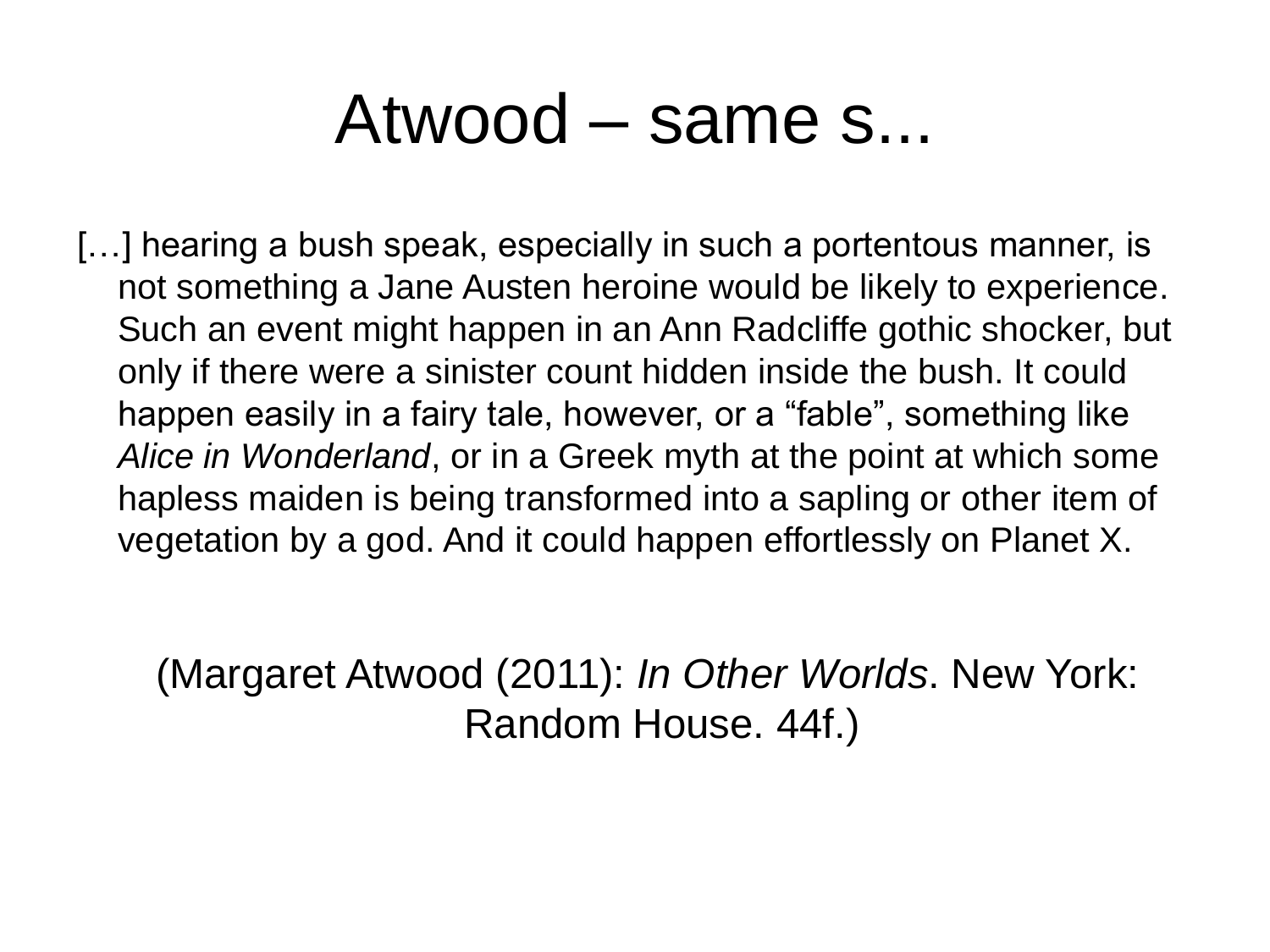# A Clash of Things